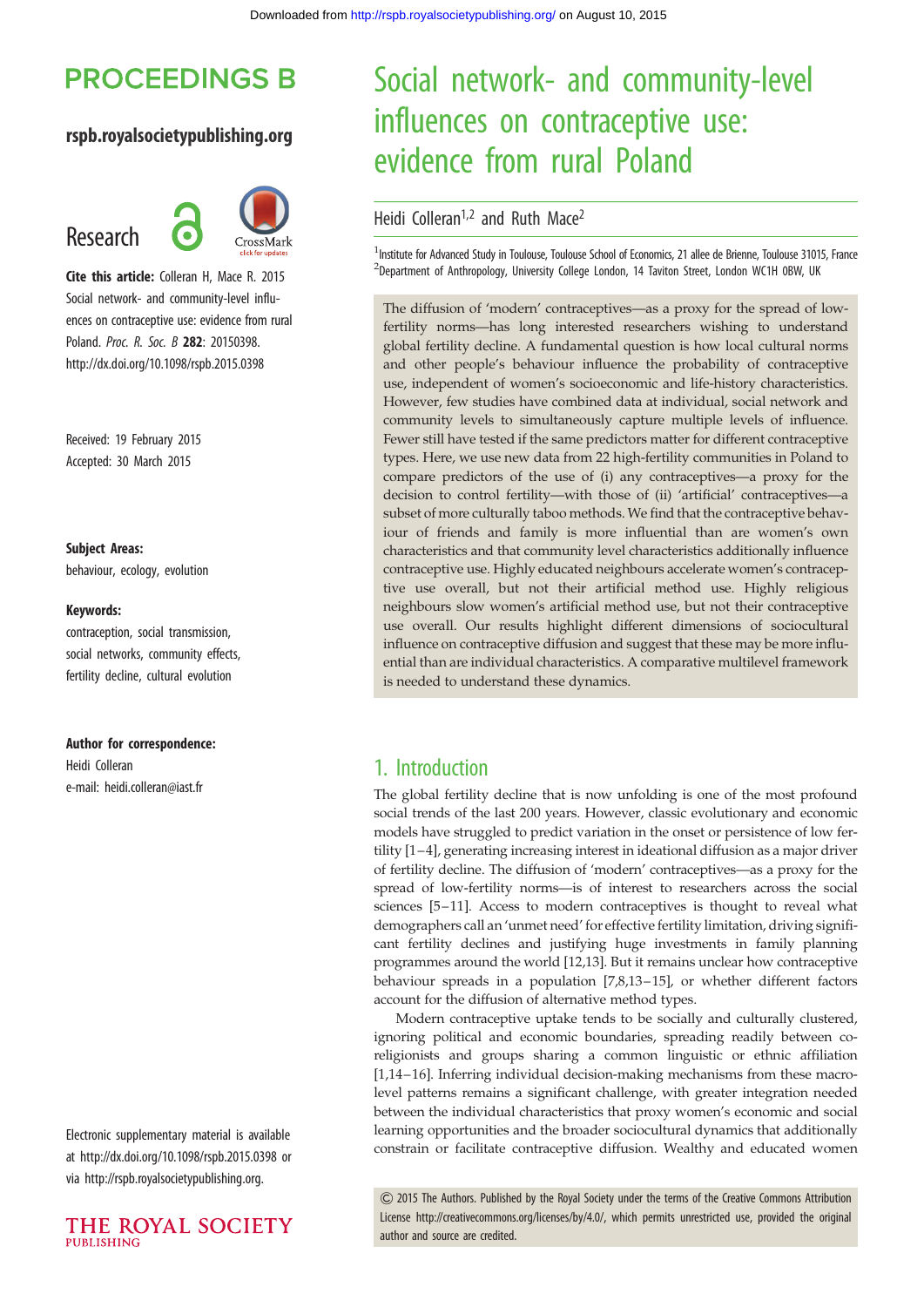routinely adopt modern contraceptive practices with a higher probability [\[17,18](#page-7-0)], as do those exposed to outside ideas via migration [[19\]](#page-7-0), acculturation [\[20\]](#page-7-0), the mass media [\[21,22\]](#page-7-0), and social and kinship ties [\[19,23\]](#page-7-0). But individuals also frequently adopt modern contraception at lower wealth or educational levels than would be expected if these were the only factors that matter [\[6,15,24](#page-7-0)–[26\]](#page-8-0). Social interactions within networks [\[1,2](#page-7-0)] and communities [\[6](#page-7-0),[15](#page-7-0),[26](#page-8-0)–[28](#page-8-0)] are important additional influences on contraceptive uptake. Understanding the nested structure of contraceptive decision-making can help determine the extent to which observed behaviour reflects purposive information seeking, or a form of social or ideational contagion. This understanding is important because socially structured interactions may scale up to have important demographic impacts, generating unexpected patterns in contraceptive prevalence [\[27,29,30](#page-8-0)] or lower levels of uptake than would be predicted if access to information is all that matters.

Cultural evolutionary theory provides a framework for understanding behaviour change as an interaction between evolved individual decision-making heuristics (e.g. 'copy when uncertain') and population-level processes (e.g. cultural selection, drift), existing trait distributions, or cultural substructures that may affect the rates and modes (channels) of social transmission. This approach integrates individual characteristics and learning strategies with the dynamics of shifting social norms. Theoretical work predicts, for example, that a conformist bias promotes homogeneous behaviour within groups [\[31\]](#page-8-0) driving both the initially slow and later rapid uptakes typical of innovation diffusion [[31,32\]](#page-8-0) (though see [\[33](#page-8-0)]). When information about the pay-offs to a behaviour is uncertain or costly to acquire, prestigious or successful individuals may disproportionately influence decision-makers [\[34](#page-8-0)]. The 'background' characteristics of a population, such as mean education, can accelerate rates of horizontal and oblique social transmission, de-emphasizing vertical and conformist transmission [[30,35](#page-8-0)–[37](#page-8-0)]. Combined with population substructure [[30,38,39\]](#page-8-0), which constrains whom individuals observe and interact with, the multilevel dynamics of social transmission can allow culturally or genetically 'suboptimal' traits, such as ineffective medicines [\[40\]](#page-8-0) or low-fertility norms [\[30,41](#page-8-0)], to diffuse and be maintained in a population. An important insight is that a balance of information 'producers' and 'scroungers' (i.e. asocial and social learners) is necessary for populations to adaptively track changing environmental circumstances [\[38,39](#page-8-0)]. This generates the expectation that socially transmitted information and 'copying' behaviour will be more important than will purposeful information seeking when environmental change is moderately rapid, but not too rapid, and less important when change is extremely fast or slow [\[38\]](#page-8-0) (see also [\[39\]](#page-8-0)).

This approach can cohere disparate sources of empirical evidence on contraceptive uptake in the context of demographic transitions. For example, opinion leaders [\[42](#page-8-0)–[45](#page-8-0)] and central social network partners have been shown to disproportionately influence other women's contraceptive use and ideation [\[43](#page-8-0)–[46](#page-8-0)]. The particular contraceptive methods that communities end up endorsing are often highly path-dependent [\[27,29](#page-8-0)], and when women rely on their social networks for contraceptive information, they may not adopt the most effective methods [[29\]](#page-8-0). Where economic development is slow, or high fertility desired, modern contraception does not seem to spread at all, despite a long exposure and access to reliable information through health clinics and other formal outlets [[7,8](#page-7-0)[,28\]](#page-8-0). Diffusion of information is therefore not equivalent to diffusion of behaviour. Relatively little is known empirically about the likely mechanisms by which individuals socially learn [\[47](#page-8-0)–[49\]](#page-8-0), for example, whether frequencydependent dynamics in ego-networks or the contraceptive status of particular family members or friends drives the odds of using contraception [[7,8,](#page-7-0)[50\]](#page-8-0). Threshold effects have been shown to be important [\[50,51](#page-8-0)], such that beyond a small number of social models using contraception, additional users in the network had marginal or insignificant effects on contraceptive uptake [[50\]](#page-8-0). The size, composition and density of ego-networks have also been shown to play a role in contraceptive use [\[51,52](#page-8-0)] by enabling rapid dissemination of new information that facilitates behaviour change or by strongly reinforcing anti-contraceptive norms [\[2](#page-7-0)[,31\]](#page-8-0).

But network influences may be hard to detect for the early adopters of contraceptive innovations [\[7,8](#page-7-0)]. Individual or network characteristics alone therefore provide only a partial picture of the social structure of reproductive decisions. Integrating these with community-level characteristics may help capture wider social influences and allow a wider range of cultural evolutionary hypotheses to be tested. These include how features of the wider social group, such as the average education or religious commitment of inhabitants, may alter the diffusion of novel cultural traits. Community-level studies have shown that the local prevalence of contraceptives and the behaviour of neighbouring individuals can accelerate contraceptive uptake [[15,24\]](#page-7-0) and fertility decline [[25,36\]](#page-8-0), potentially by altering social network interactions or the rates of different modes of social transmission (e.g. by accelerating horizontal relative to vertical transmission in a population [[30,35\]](#page-8-0)). However, most available sources of demographic data are nationally (rather than locally) representative, aggregating across women's private social networks and local villages or towns. Few studies have been able to examine the appropriate predictors at individual, kin-group, social network and community levels that are needed to simultaneously capture multiple levels of influence.

A further complication is that research on contraceptive uptake is typically carried out in developing populations where educational and economic opportunities for women are often limited, and where modern contraceptives may be used to space reproductive events rather than to reduce family sizes [[7](#page-7-0)[,53,54\]](#page-8-0). So modern contraceptives do not always clearly proxy the adoption of low-fertility norms. It is important to establish whether modern contraceptives are uniquely predictive of fertility decline by comparing how different methods are used and spread in the same context, because the diffusion dynamics may differ between method types. If alternative methods are similarly effective and less locally taboo, they may face fewer barriers to cultural transmission and disseminate more easily.

Here, we examine contraceptive use in a high-fertility population in rural Poland, where a wide variety of contraceptive methods are available, where women have a wide range of economic and educational opportunities, and where fertility is rapidly declining [\[36\]](#page-8-0). Using new data, we compare the multilevel predictors of two different measures of contraceptive use: (i) any method and (ii) 'artificial' methods only. This distinguishes a general proxy for a desire to control fertility from a subset of more culturally taboo methods, which may be subject to different cultural transmission biases. Our comparative approach allows us to ask the following fundamental questions:

 $\overline{2}$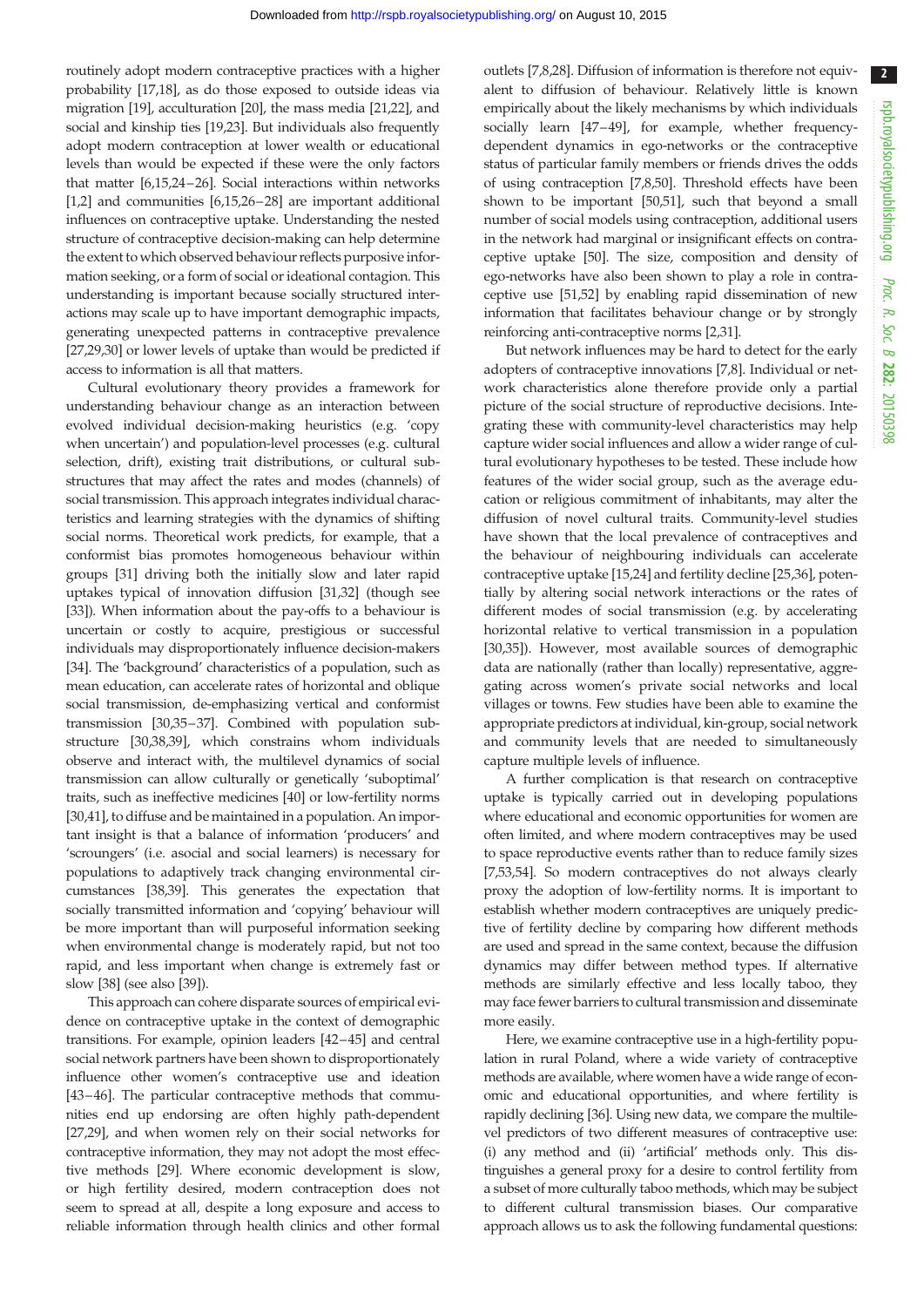

**Figure 1.** Frequency distributions of (a) contraceptives ever used by women in the sample ( $n = 1972$ ) and (b) proportion of women using the different method types. Bars in (b) are ordered in terms of increasing population density from left to right. Community IDs give the order in which the communities were sampled.

(a) Are artificial methods better proxies for the decision to reduce fertility? (b) Are sociocultural factors more important for some than for other methods? (c) Are community-level effects different for different method types? Using multilevel regression to account for the structure in our data, and likelihood-based model selection [[55](#page-8-0)] to quantify the strength of evidence in favour of competing models, we show that: (a) fertility decline to date in this population has primarily been achieved via natural family planning methods (NFP); (b) sociocultural predictors, especially the contraceptive status of female kin and friends, have the strongest and most consistent effects on contraceptive use; and (c) community-level characteristics are independently associated with contraceptive use. Women living in highly educated communities have higher odds of using contraceptives in general, but not artificial methods, whereas women living in highly religious communities have lower odds of artificial method use, but are not less likely to have used contraceptives in general.

Our data come from interviews with 1995 randomly selected women (aged 18–91) living in 22 randomly selected communities in the midst of a demographic and subsistence transition in southern Poland (electronic supplementary material). The data capture a period of profound social and economic change in one of the few European regions where subsistence farming is still practised and where fertility and contraceptive use are highly varied. The study region has a long history of peasant agriculture, with more than 65% (1255) of respondents living in households subsisting partly or mainly from their own produce. Following Poland's rapid transition to a market economy in the early 1990s and accession to the EU in 2004, small-scale farming is being abandoned in favour of wagelabour [\[56](#page-8-0)], and fertility is declining [[36](#page-8-0)]. Nonetheless, completed fertility in our sample is dramatically higher than Polish national estimates, with a mean of 3.8 (s.d. 2.15) children per woman, which varies significantly across communities [[36](#page-8-0)].

These communities are ethnically and religiously homogeneous, with near-universal observance rates (98% practising Catholics, compared with a national average of 86.9% [\[57\]](#page-8-0)). Nonetheless, methods for controlling fertility are varied (figure 1) and have been used in all age cohorts (electronic supplementary material, table S3). We collected data on the use of 15 different contraceptive methods (figure 1) by respondents, their female kin and up to five female social network partners or 'alters' (electronic supplementary material, table S1). We distinguish between 'natural' and 'artificial' contraceptives, as opposed to the 'modern' versus 'traditional' dichotomy. Sixtythree per cent of our sample (1248 women) used some form of contraception in their lifetime and figure 1a shows that natural 'fertility awareness' methods are more highly represented than are artificial methods, with the calendar (rhythm) method being used by 41% (820) of all women. Twenty-eight per cent (544) of women have used an artificial method, with the remaining 37% (724) having never used any method at all (note that women may have used multiple methods). Figure 1b shows the proportion of women who have ever used an artificial method (black), who use natural methods only (dark grey) and who use no methods at all (light grey) in each of the 22 communities, in order of increasing population density. This immediately shows that artificial methods are not more highly represented in more densely populated communities.

The Catholic Church discourages artificial contraceptives, but NFP is discussed during compulsory pre-marital courses. Respondents young and old expressed strong norms about appropriate contraceptive use, with fertility awareness typically considered appropriate at any age and artificial methods inappropriate prior to at least the first child's birth. As in many countries, conversation about contraception is loaded with controversial social and political themes, and extra-marital discussion is limited to women's closest friends and kin, giving them significant influence over decision-making. Community leaders build and maintain local consensus about reproduction, additionally constraining conversation about fertility control. Given the prevalence of contraceptive use in our sample, it appears that women are able to gain information on and experiment with methods that may be difficult to discuss publicly. Our study aims to examine which predictors most strongly and consistently affect this behaviour, and whether different factors matter for different contraceptive types.

Our multilevel logistic regressions use the same predictors and the same sample of women (23 women living outside 3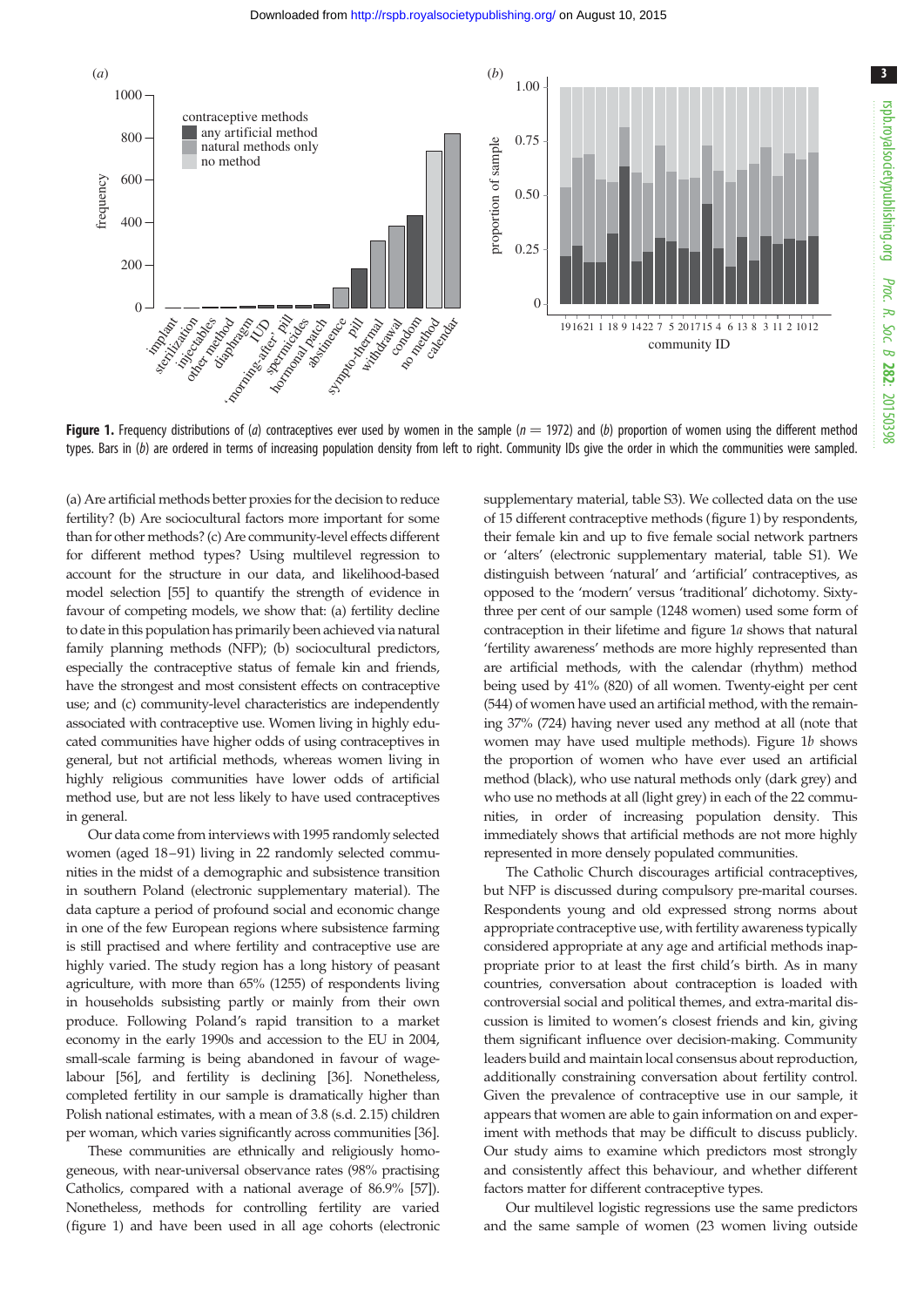<span id="page-3-0"></span>the study communities were excluded, leaving a sample of  $n =$ 1972) in the 22 communities, with the dependent variable entered as a binary outcome  $(0 =$  never used,  $1 =$  ever used). We group predictors into predefined classes, broadly representing different kinds of incentives and influences. We incorporate only well-supported covariates in the existing literature, and do not remove non-significant variables. Starting with (1) lifehistory controls (LH model): age, age<sup>2</sup>, age<sup>3</sup>, parity (number of children), marital status and experience of under-five child mortality, we add (2) individual socioeconomic predictors (SES model): farmer status, education, household material wealth, household farming wealth and household market integration; (3) individual sociocultural characteristics (IS model), i.e. predictors characterizing the propensity to use contraceptives based on individual exposure to 'outside' ideas or to religiosity: migrant status, exposure to social media and religiosity; (4) social network and kin effects (SN model): contraceptive status (ever-user of the relevant method) of mothers, sisters, other female kin and frequency of ever-users among female ego-network partners, including controls for network size and proportion of kin in the network and (5) community-level predictors (CL model): mean education in the community and mean religiosity, controlling for presence of a health centre and a church.

Our multilevel models compare the same predictors on different outcome categorizations, and our model comparisons assess the weight of evidence in favour of different classes of predictors. This approach follows recent research on fertility decline by explicitly comparing different model classes [\[58](#page-8-0)], but differs in not performing a first-stage variable selection. This is because our interest is in a comparative understanding of the multilevel predictors of different outcome parametrizations rather than in finding the most parsimonious set of variables to explain each outcome.

#### 2. Results

#### (a) Comparison of reproductive outcomes for users and non-users of contraception

Post-reproductive women who had used artificial contraceptives did not have significantly fewer children than non-users of these methods (table 1). Rather, the important differences are between users of any method versus never-users. Post-reproductive users of any method had significantly fewer children, as well as significantly earlier ages at last birth, shorter reproductive spans and lower rates of under-five child mortality. There are no significant differences in age at first birth, age at marriage or the length of the first inter-birth interval. This suggests that contraceptives have been primarily used for stopping rather than for early spacing of reproduction. Further breakdowns reveal that fertility differences are mainly driven by sympto-thermal and calendar methods (electronic supplementary material, table S4). Fertility declines to date have therefore been achieved through NFP rather than through artificial methods.

### (b) Comparison of parameter estimates on the different measures of contraceptive use

Individual life-history and socioeconomic characteristics are inconsistent predictors of contraceptive use [\(figure 2](#page-4-0), LH and SES models). Married women and those with intermediate numbers of children have elevated odds of using any method, but not of artificial methods. Experience of under-five child mortality is

| Fisher's exact tests (dichotomous variables). |                  |     |                        |     |                  |                |                                                 |     |                                |     |                                      |     |                                 |           |
|-----------------------------------------------|------------------|-----|------------------------|-----|------------------|----------------|-------------------------------------------------|-----|--------------------------------|-----|--------------------------------------|-----|---------------------------------|-----------|
|                                               | $(FS(\pm sd))$ n |     | AFM $(\pm s.d.)$ $n_1$ |     | $AFB(\pm sd.)$ n |                | ALB $(\pm s.d.)$ $n$                            |     | fiBI $(\pm s.d.)$ n            |     | $\mathsf{RS}(\pm s.d.)$ $\mathsf{n}$ |     | $\mathsf{u}$ 5M ( $\pm$ s.d.) n |           |
| (i) any method                                |                  |     |                        |     |                  |                |                                                 |     |                                |     |                                      |     |                                 |           |
| non-users $(45+)$                             | 4.00 (2.37)      | 455 | 22.76 (4.47)           | 426 | 23.74 (4.08)     | 422            |                                                 | 455 |                                | 455 | 9.62(6.13)                           | 455 | 0.08(0.27)                      |           |
| users $(45+)$                                 | $3.62(1.88)***$  | 452 | 22.73 (3.42)           | 43  | 23.79 (3.78)     | 439            | $\frac{33.12}{30.14} \frac{(10.01)}{(7.73)***}$ | 452 | 26.78 (25.28)<br>27.77 (22.41) | 452 | $8.47(5.87)$ **                      | 452 | $0.03$ $(0.16)$ ***             | 45<br>452 |
| (ii) artificial methods                       |                  |     |                        |     |                  |                |                                                 |     |                                |     |                                      |     |                                 |           |
| non-users $(45+)$                             | 3.84 (2.18)      | 83  | 22.79 (4.04)           | 798 | 23.83 (3.97)     | 790            |                                                 | 833 |                                | 83  |                                      | 83  | 0.06(0.23)                      | 83        |
| users $(45+)$                                 | 3.51 (1.76)      |     | 22.25 (3.40)           |     | 23.03 (3.35)     | $\overline{7}$ | $31.91(8.97)$<br>$30.18(8.44)$                  | 74  | 27.25 (23.51)<br>27.52 (27.96) | 74  | 9.13 (6.45)<br>8.08(5.70)            | 74  | 0.03(0.16)                      | ्र द      |
|                                               |                  |     |                        |     |                  |                |                                                 |     |                                |     |                                      |     |                                 |           |

Table 1. Comparative parameters of users and non-users of (i) any method of contraception and (ii) artificial methods. CFS, completed family size; AFM, age at first marriage; AFB, age at first birth; ALB, age at last birth flBI, length of first inter-birth interval (months); RS, reproductive span (years); uSM, experience of under-five child mortality (yes or no). All comparisons are either Welch t-tests assuming unequal variances (continuous

u5M,

reproductive span (years);

flBI, length of first inter-birth interval (months); RS,

Table 1. Comparative reproductive parameters of users and non-users of (i) any method of contraception and (ii) artificial methods. CFS, completed family size; AFM, age at first marriage; AFB, age at first birth; ALB, age experience of under-five child mortality (yes or no).

All comparisons are either Welch t-tests assuming unequal variances (continuous variables) or

 $*_p < 0.05, \, ^{**}_p > 0.01, \, ^{***}_p > 0.001.$  $< 0.05$ , \*\* $p < 0.01$ , \*\*\* $p < 0.001$ 

 $d_*$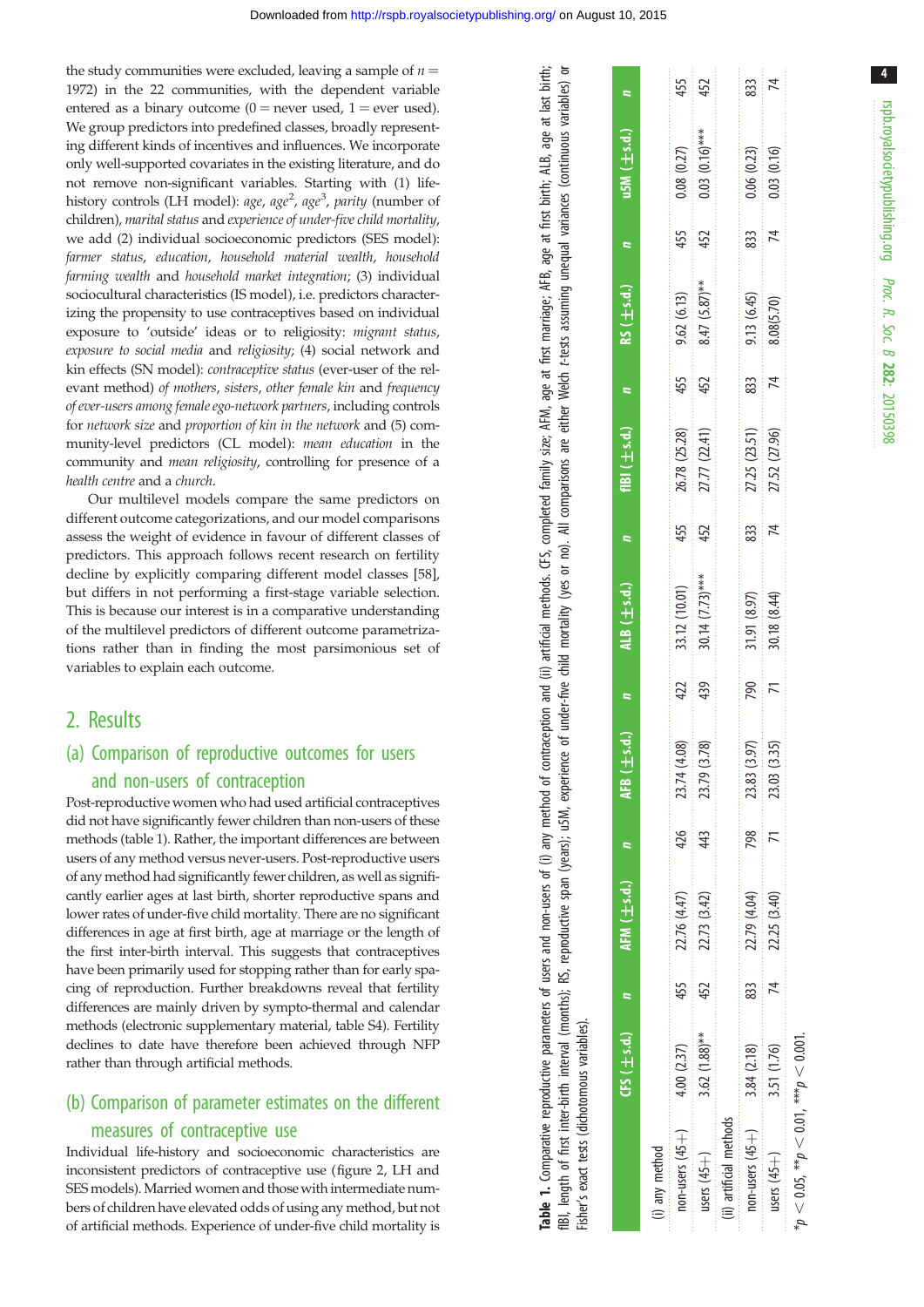5

<span id="page-4-0"></span>

Figure 2. Multilevel logistic regression estimates of the use of (i) any and (ii) artificial contraceptives. Plots show  $\beta$  coefficients (points) and 95% CIs (bars) from the global models. Predictors are grouped into theoretically defined classes; LH, life-history parameters; SES, socioeconomic predictors; IS, individual sociocultural predictors; SN, social network and kin effects; CL, community-level effects. Reference categories: parity 5+; 0 alters used contraceptives.

negatively but not significantly associated with any contraceptive use and is not associated with artificial contraceptive use. Childless women are less likely to have used contraception in general, but the effect is less pronounced for artificial than for any methods. Educated women are more likely to use contraceptives in general, but, surprisingly, do not have strongly elevated odds of using artificial methods. Materially wealthy women are slightly more likely to use artificial methods, but they are not more likely to use contraceptives in general, potentially indicating economic barriers to artificial contraceptive use. None of the other individual-level socioeconomic characteristics are important predictors of either kind of contraceptive use.

Individual sociocultural predictors are somewhat more consistent in their associations with contraceptive use. Migrants and women with higher levels of exposure to social media have significantly higher odds of using any contraceptive types, but not artificial methods (figure 2, IS model). Religious women are consistently less likely to use contraceptives overall, and the effect size is more than three times larger for artificial methods (37% lower odds;  $OR = 0.63$ , 95%  $CI = 0.55, 0.73$  per 1 s.d. increase in religiosity than for any methods (12% lower odds;  $OR = 0.88$ , 95% CI = 0.77, 1.00) per 1 s.d. increase.

Social network and kin effects are strikingly similar for both types of contraceptive use and have dramatically larger effect sizes than all other variables in both models (figure 2, SN model). Women with contraceptive-using sisters and other female kin, but not including mothers, have substantially elevated odds of having used all types of contraceptives. Odds for using any method are 88% higher when a sister used  $(OR = 1.88, 95\% \text{ CI} = 1.12, 3.15)$  and 48% higher when other female kin used  $(OR = 1.48, 95\% \text{ CI} = 1.00, 2.18)$ . Odds for artificial method use are 81% higher when a sister used  $(OR = 1.81, 95\% CI = 1.03, 3.17)$  and 78% higher when other female kin used  $(OR = 1.78, 95\% \text{ CI} = 1.30, 2.43)$ . The frequency of contraceptive users in a woman's ego-network is also strongly associated with increased odds of using both types of method in a broadly linear trend, with the magnitude of the effect generally increasing with additional contraceptive users. Compared with women with no users in their networks, the odds of using any method are 72% higher when there is one network user  $(OR = 1.72, 95\% \text{ CI} = 1.16, 2.56)$ ; more than tripled for two users  $(OR = 3.11, 95\% CI = 1.88, 5.14)$ : approximately 2.5 times higher for three users  $(OR = 2.49,$ 95% CI = 1.30, 4.76); 84% higher for four users  $(OR = 1.84,$ 95% CI =  $0.89$ , 3.81); and increased by a factor of more than 15 for five users  $(OR = 15.14, 95\% \text{ CI} = 2.70, 84.82)$ . The odds of being an artificial method user are doubled when there is one network user  $(OR = 2.04, 95\% \text{ CI} = 1.42, 2.94)$ ; approximately tripled for two  $(OR = 2.99, 95\% \text{ CI} = 1.83)$ . 4.89) and three users  $(OR = 2.82, 95\% \text{ CI} = 1.32, 6.00)$ ; more than 4.5 times higher for four users  $(OR = 4.68, 95\% \text{ CI} =$ 1.74, 12.58); and approximately 3.5 times higher for five users ( $OR = 3.46$ ,  $95\%$   $CI = 1.10$ , 10.88). This indicates strong clustering of contraceptive users in families and among the close ties of social networks.

Independent of all these effects, community-level predictors are important in both models (figure 2, CL model), though in different ways. A 1 s.d. increase in mean education in the community has the same effect on the odds of contraceptive use  $(36\%$  increased odds; OR = 1.36, 95% CI = 1.13, 1.63) as a 1 s.d. increase in individual education ( $OR = 1.36$ , 95% CI = 1.17, 1.58). This is consistent with our previous work, which showed that community education has independent effects on fertility decline in this population [[36\]](#page-8-0). However, community-level education is not associated with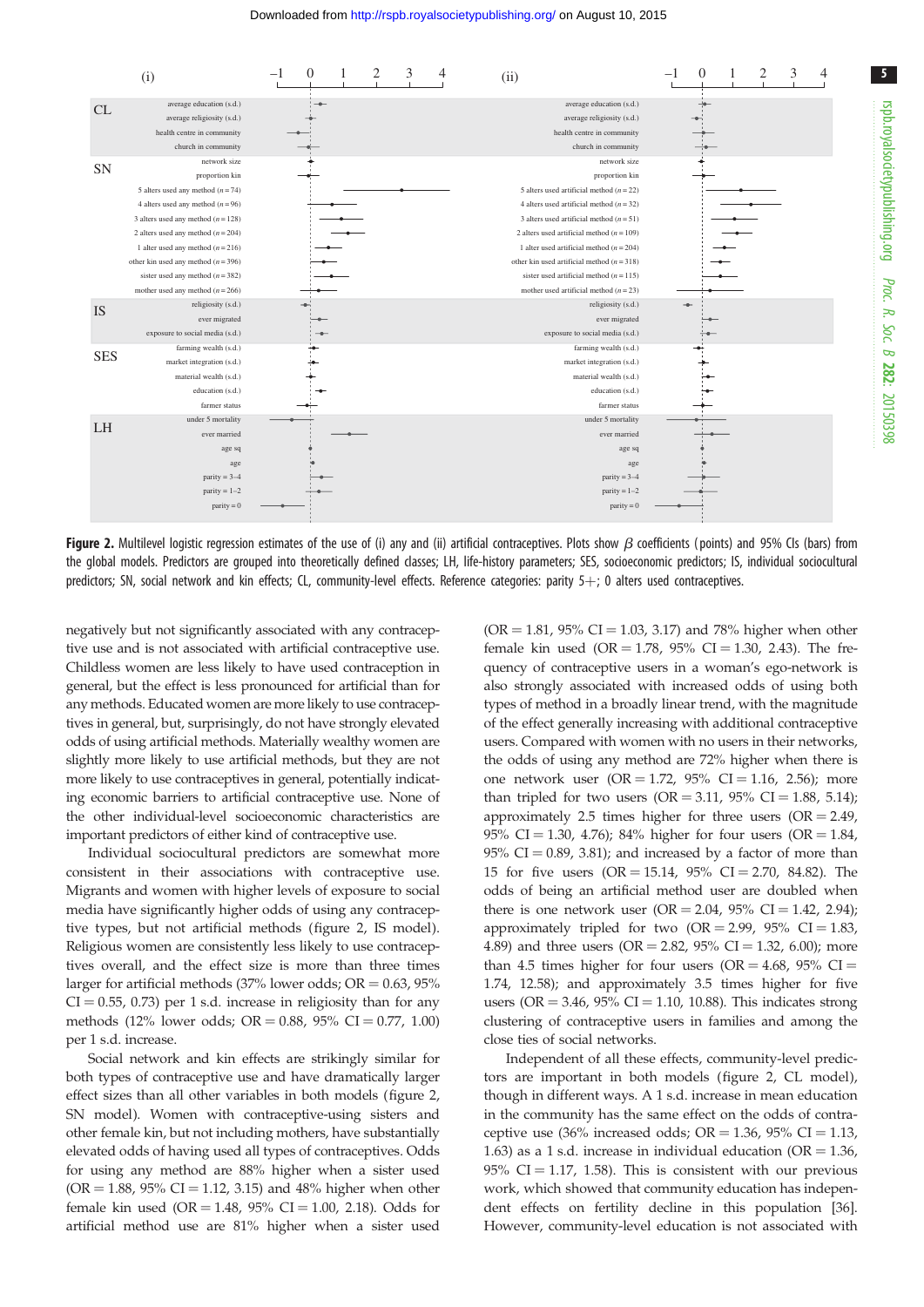Table 2. Comparison of each model against the others, controlling for lifehistory predictors (LH). SES, socioeconomic predictors; IS, individual sociocultural predictors; SN, social network and kin effects; CL, communitylevel effects; k, estimated effective no. of parameters; logLik, logLikelihood; DIC, deviance information criterion;  $\Delta$ DIC, DIC difference from top model;  $\omega_{\text{i}}$ , Akaike weight.

| model                   | k  | <b>logLik</b> | DIC    | $\Delta$ dic | $\omega_i$ |
|-------------------------|----|---------------|--------|--------------|------------|
| (i) any methods         |    |               |        |              |            |
| $LH + SN$               | 20 | $-955.53$     | 1911.1 | 0.00         | 1.00       |
| $LH + SES$              | 15 | $-1006.54$    | 2013.1 | 102.03       | 0.00       |
| $LH + IS$               | 13 | $-1012.09$    | 2024.2 | 113.13       | 0.00       |
| $LH + CL$               | 14 | $-1029.19$    | 2058.4 | 147.33       | 0.00       |
| IН                      | 10 | $-1042.06$    | 2084.1 | 173.06       | 0.00       |
| (ii) artificial methods |    |               |        |              |            |
| $LH + SN$               | 20 | $-843.07$     | 1686.1 | 0.00         | 1.00       |
| $LH + IS$               | 13 | $-875.41$     | 1750.8 | 64.69        | 0.00       |
| $LH + SES$              | 15 | $-887.80$     | 1775.6 | 89.47        | 0.00       |
| $LH + CL$               | 14 | $-905.58$     | 1811.2 | 125.03       | 0.00       |
| LН                      | 10 | $-916.96$     | 1833.9 | 147.80       | 0.00       |

artificial method use (and neither is individual-level education). Surprisingly, the presence of a health centre in the community is associated with reduced odds of using any contraceptive methods (OR =  $0.69$ ,  $95\%$  CI = 0.50, 0.96) and is not associated with artificial method use. Community-level religiosity is not associated with reductions in contraceptive use in general, only with reductions in the odds of artificial contraceptive use. A 1 s.d. increase in mean religiosity in the community is associated with 19% lower odds of using artificial methods (OR =  $0.81$ ,  $95\%$  CI =  $0.68$ , 0.96), over and above the strong effect of individual religiosity.

#### (c) Model comparisons

When pitted directly against each other (i.e. assuming different classes are mutually exclusive) and controlling for lifehistory characteristics, the social network and kin effects (SN) model receives the most support for both contraceptive outcomes, taking 100% of the available Akaike weight  $(\omega_i)$ , interpreted as the probability that the model best approximates the data at hand [[55](#page-8-0)] (table 2). The contraceptive status of other people is thus substantially better at accounting for the variation in women's contraceptive use than are the other classes of predictors.

When we compare all possible combinations of the different model classes (32 different models, including a null model), the global models best account for the data in both cases, again taking 100% of the Akaike weight ([table 3](#page-6-0)). Analyses containing multiple levels of analysis and sources of influence are therefore better able to capture variation in contraceptive use than are individual or social network analyses alone. These model comparison outcomes do not differ when using different information criteria (AICc; electronic supplementary material, tables S9 and S10) or when the *a* priori models are reduced to their most parsimonious forms prior to comparison (electronic supplementary material, tables S11 and S12).

#### 3. Discussion

Our study simultaneously integrates individual-, social network- and community-level factors as combined predictors of contraceptive use, and is to our knowledge the first to systematically compare these multilevel effects against each other and on different contraceptive outcomes. Interpersonal and sociocultural factors, in particular the contraceptive behaviour of friends and family, have the largest and most consistent effects on the probability of contraceptive use, followed by a woman's religiosity, with routinely used socioeconomic and life-history predictors being either inconsistent or unimportant predictors. However, the religiosity and education of women's neighbours appears to independently constrain and facilitate the use of different kinds of contraception, suggesting that communitylevel dynamics are important additional drivers of contraceptive behaviour.

Fertility reduction in this population has been driven mainly by the use of NFP, with artificial methods not associated with more dramatic fertility reductions ([table 1\)](#page-3-0). Decisions to reduce and/or control fertility in this population are therefore just as well proxied by 'natural' as by 'artificial' contraceptive methods. But because our results show that different individual- and community-level predictors matter for different method types, it follows that studies focusing only on modern contraceptive uptake could generate misleading interpretations about the social transmission of low-fertility norms. By taking a comparative approach to understanding different sources of influence, our results generate four insights into the cultural dynamics that may partly drive contraceptive behaviour, and which may be independent of both the economic opportunities women are exposed to and the life-history stages they find themselves in.

First, strongly correlated contraceptive behaviour among friends and families may indicate a frequency-dependent probability of contraceptive use, whereby women adopt the contraceptive behaviour (and by proxy the reproductive norms) of their preferred social models as they become more frequent in their social networks. This is a pattern that is predicted by a range of evolutionary models [[32,47,49,59\]](#page-8-0). Our results differ from two seminal demographic studies which demonstrated (1) nonlinear, threshold effects of ego-network partners on women's contraceptive use, interpreted as evidence for purposeful information-seeking over social transmission [\[50](#page-8-0)], and (2) that social transmission is mediated by the density of social networks, which can constrain or facilitate contraceptive diffusion [\[52](#page-8-0)]. Our results instead suggest a broadly linear increase in the odds of contraceptive use with additional users in the network that is more consistent with frequency-dependent adoption, and controlling for network density does not affect our results (electronic supplementary material, table S7). Our analysis does not allow us to explicitly distinguish clustering from contagion. However, we can rule out homophily along educational lines as a major driver of our results, because controlling for mean education of network partners does not affect our outcomes (electronic supplementary material, table S8) and because neither individual- nor community-level education were important predictors of artificial contraceptive use.

Second, our results suggest that horizontal (peer-to-peer) and/or oblique (non-parents of the parental generation) social transmission among kin and close network ties may be more important than vertical transmission of contraceptive behaviour from mothers to daughters in this population. This is consistent with the hypothesis that relatively rapid ecological change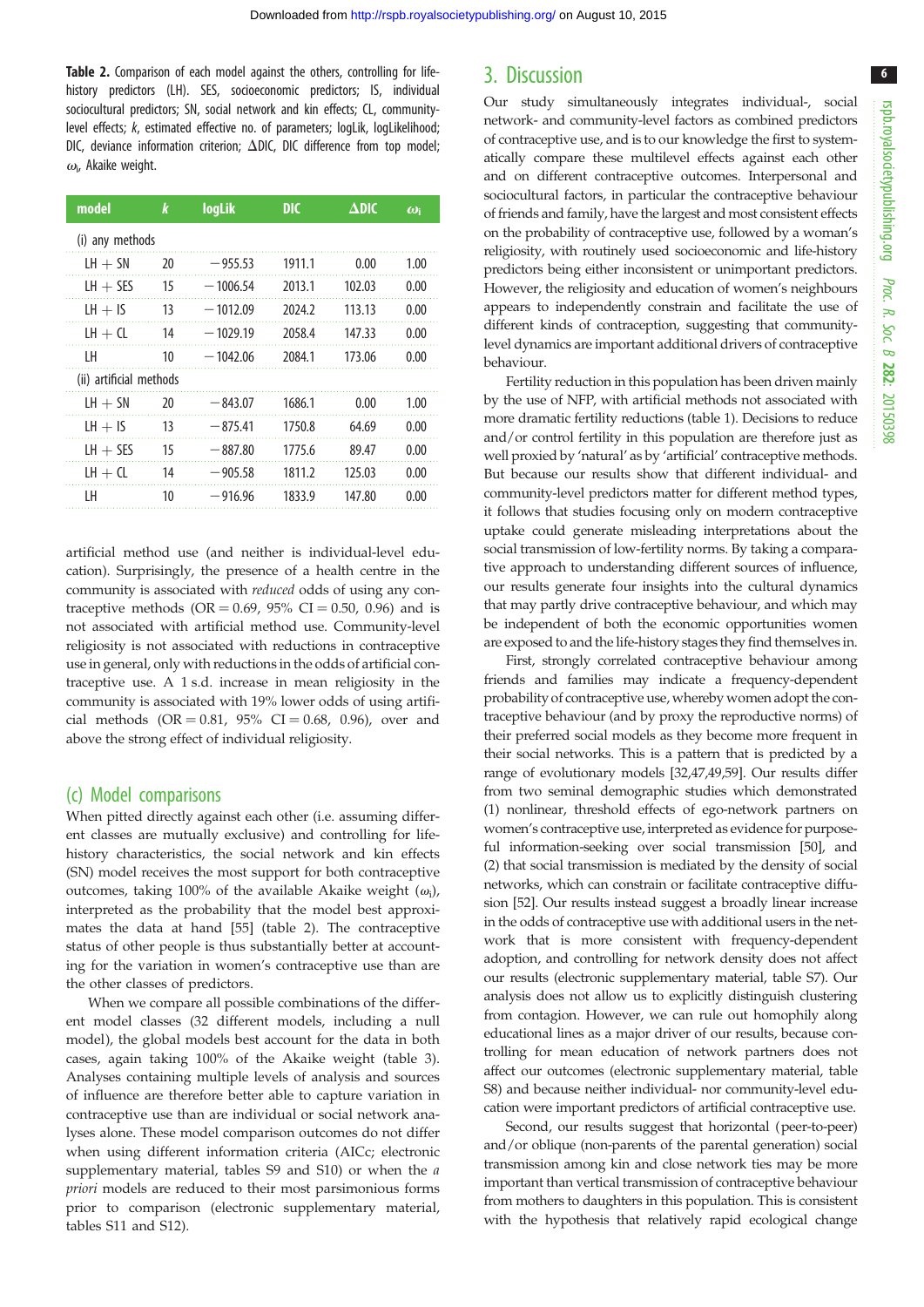7

<span id="page-6-0"></span>Table 3. Comparison of every combination of models (32 possibilities; only the top five models are shown). LH, life-history predictors; SES, socioeconomic predictors; IS, individual sociocultural predictors; SN, social network and kin effects; CL, community-level effects; k, estimated effective number of parameters; logLik, logLikelihood; DIC, deviance information criterion;  $\Delta$ DIC, DIC difference from top model;  $\omega_{\rm i}$ , Akaike weight.

| model                     |    | logLik    | <b>DIC</b> | $\Delta$ DIC |       |
|---------------------------|----|-----------|------------|--------------|-------|
| (i) any methods           |    |           |            |              |       |
| $LH + SES + IS + SN + CL$ |    | $-915.59$ | 1831.2     | 0.00         | . OC  |
| $LH + SES + IS + SN$      | 28 | $-924.64$ | 1849.3     | 18.11        | ) በበ  |
| $LH + SES + SN + CL$      | 29 | $-925.51$ | 1851.0     | 19.84        | 0 U U |
| $LH + IS + SN + CL$       |    | $-926.28$ | 1852.6     | 21.38        |       |
| $LH + SES + SN$           |    | $-935.16$ | 1870.3     | 39.14        |       |
| (ii) artificial methods   |    |           |            |              |       |
| $LH + SES + IS + SN + CL$ | 32 | $-795.57$ | 1591.1     | 0.00         | 1.00  |
| $LH + SES + IS + SN$      | 28 | $-803.02$ | 1606.0     | 14.92        | າ ດດ  |
| $LH + IS + SN + CL$       |    | $-80336$  | 1606.7     | 15.58        |       |
| $LH + IS + SN$            | ን3 | $-811.79$ | 1623.6     | 32.46        | 0.00  |
| $LH + SES + SN + CL$      | 79 | $-818.78$ | 1637.6     | 46.43        |       |

de-emphasizes the importance of vertical transmission. Theoretically, mothers should have the most accurate information about the lifetime costs and benefits to controlling fertility, having typically finished reproducing by the time their daughters begin, by which point their pay-offs are observable. Intergenerational correlations in fertility, which become more pronounced as demographic transitions progress, imply strong cultural transmission of reproductive behaviour, such as age at marriage and first birth, between mothers and daughters [[60](#page-8-0)]. The lack of a mother effect on the odds of using artificial methods here might be due to differential availability for mothers and daughters, but this is not the case for natural methods, which have been used in all age cohorts (electronic supplementary material, table S3). Instead, maternal reproductive pay-offs may be outdated, as the costs and benefits of controlling fertility are changing in the course of the subsistence transition that is ongoing [\[36,56](#page-8-0)]. Reproductive decisions are inherently future-oriented, and this alone should increase the salience of contraceptive information from peers, accelerating rates of horizontal and oblique transmission in transitioning populations, even in the absence of substantial educational changes. A deeper understanding of these dynamics will require more formal modelling and multilevel analysis.

Third, our results show that, independent of a woman's own religiosity, her probability of artificial contraceptive use is influenced by how religious her neighbours are, but this is not the case for other methods. Even a relatively non-religious woman is therefore less likely to use artificial contraceptives simply because others in her community are religious. This contextual effect is not simply due to opportunities to interact with and access the Church. Community-level religiosity may reinforce a reluctance to use artificial contraceptives, promoting greater homogeneity in contraceptive practices. This is broadly consistent with conformist transmission [[31,32\]](#page-8-0) and with evidence that women conform to the reproductive expectations they perceive to be normative in their community [\[28](#page-8-0)].

Fourth, cultural evolutionary models predict that the 'background' distribution of cultural traits in a group—in particular average education—can facilitate the transmission of secondary cultural traits, such as small family-size preferences or contraceptive behaviour [\[30,35](#page-8-0)]. This cultural niche-constructing process can theoretically accelerate contraceptive diffusion enough that groups can overcome the effects of conformity [[35](#page-8-0)]. Our results are generally consistent with this interpretation, but comparison of different method types is needed to understand these dynamics. Community-level education appears to accelerate generalized contraceptive uptake more than community-level religiosity slows it down, but the opposite is true for artificial methods: community-level religiosity appears to limit the use of these more controversial methods more strongly than community-level education accelerates it.

It is important to disentangle network- from communitylevel effects because personal networks represent private spaces of social interaction within which broader community-level norms may be violable. While publicly conforming to 'consensus' reproductive norms, even actively promoting them, women can learn about and experiment with new contraceptive methods in the safety of their private networks. A critical mass of contraceptive users is easier to achieve within the network than the community [\[51](#page-8-0)], which can explain why communities that ostensibly promote traditional norms nonetheless end up with substantial proportions of contraceptive users [[16\]](#page-7-0) (see also [[28\]](#page-8-0)). Our finding that neither exposure to social media nor having a health centre in the community positively influenced artificial contraceptive use further suggests that formal information sources may be less important than are informal sources and that information diffusion is not equivalent to behaviour change. Development interventions increasingly recognize that the most influential sources of information are the close ties of social networks, and targeting specific network partners as 'opinion leaders' has been a successful strategy in disseminating contraceptive behaviour [\[12](#page-7-0)[,41](#page-8-0)]. Our results further suggest that, where the primary interest is in reducing fertility (rather than tackling HIV prevalence), a much wider range of more culturally acceptable methods should be targeted and/or information about effective use of NFP prioritized.

In our study communities, economic change is creating new opportunities for education, social mobility, wealth and status creation [[61\]](#page-8-0). Social networks are becoming more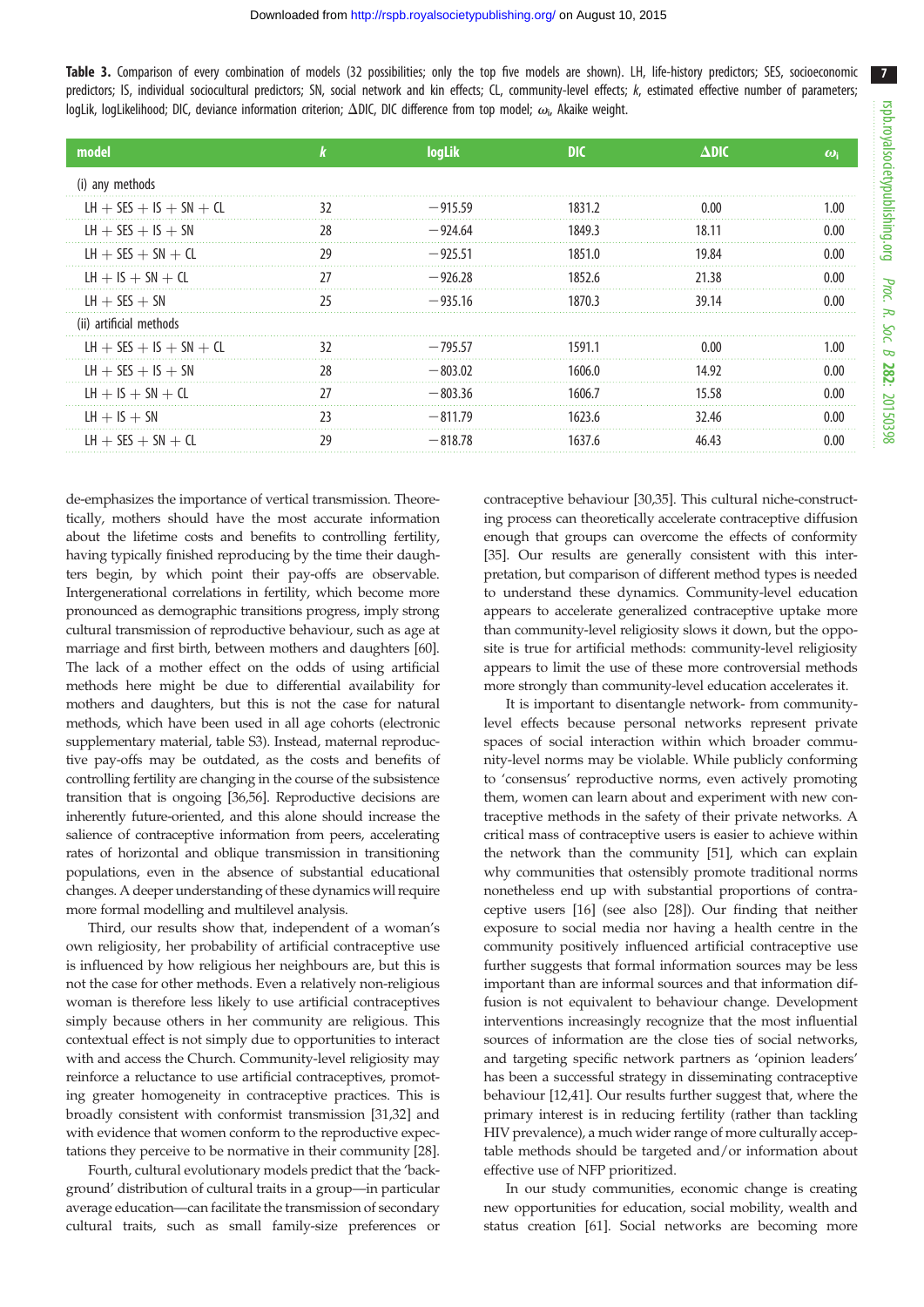<span id="page-7-0"></span>educated, potentially opening up new channels of social interaction [\[36](#page-8-0)], which can rapidly spread information about the costs and benefits to fertility limitation. Our study is unusual in the range of methods, information and socioeconomic options available to women. Future research should aim to examine a wider range of contraceptive methods to shed further light on the dynamics of cultural transmission, which may differentially account for the prevalence of particular method types. Unless the economic conditions in a particular context are conducive to fertility decline, and the pace of change sufficiently rapid to generate widespread social learning, it may be difficult to uncover positive evidence of social transmission of modern contraceptive uptake [7,8], because contraceptives are strategically used to control mortality and manage the rate of reproduction, without compromising high-fertility norms [7,[53\]](#page-8-0). Lack of diffusion may also indicate widespread conformity to high-fertility norms. By exclusively focusing on particular methods when others may do just as well as proxies, important questions about the mechanisms of significant fertility limitation may be obscured. The results presented here show that across multiple method types, social-structural and cultural dynamics are centrally important influences on contraceptive use.

## 4. Material and methods

Data were collected between 2009 and 2010 as part of an anthropological –demographic project. All variables are described in the electronic supplementary material. Education and religiosity were group-mean centred so that community means did not introduce confounding colinearity. We exclude network density from our SN model, as this removes women with only one or no network partners. Electronic supplementary material analysis reveals that model outcomes do not differ when including (i) network density (electronic supplementary material, table S7) or (ii) mean network education (also reducing sample size, electronic supplementary material, table S8). All data were analysed in R v. 3.1.1 [\[62\]](#page-8-0).

Ethics statement. All participants gave informed consent and the study protocols were approved by the Ethics Committee of the Department of Anthropology at UCL.

Data accessibility. All data used in the paper are available on request from Heidi Colleran at<heidi.colleran@iast.fr>.

Acknowledgements. We are indebted to all of the women who took part in our study. Grazyna Jasienska, Ilona Nenko and Andrzej Galbarczyk provided enormous support in setting up the project, and we thank our field assistants, the Wojtas and Markiewicz families, and the parish rectors who helped to publicize the study. Adam Powell and two anonymous reviewers provided insightful comments on the manuscript.

Funding statement. We thank the ESRC, the Wenner-Gren Foundation for Anthropological Research (Dissertation Fieldwork grant no. 8182), the UCL Graduate School, the Gay Clifford Fund and the ERC (grant AdG 249347) for funding. H.C. gratefully acknowledges current support through ANR - Labex IAST.

Authors' contributions. H.C. and R.M. designed the study; H.C. collected the data, performed the analysis and wrote the paper; both authors commented on and approved the manuscript.

## **References**

- 1. Bongaarts J, Watkins S. 1996 Social interactions and contemporary fertility transitions. Popul. Dev. Rev. 22, 639– 682. ([doi:10.2307/2137804\)](http://dx.doi.org/10.2307/2137804)
- 2. Montgomery M, Casterline J, Heiland F, 1998 Social networks and the diffusion of fertility control. New York, NY: Population Council.
- 3. Mulder MB. 1998 The demographic transition: are we any closer to and evolutionary explanation. Trends Ecol. Evol. 13, 266– 270. ([doi:10.1016/](http://dx.doi.org/10.1016/S0169-5347(98)01357-3) [S0169-5347\(98\)01357-3\)](http://dx.doi.org/10.1016/S0169-5347(98)01357-3)
- 4. Guinnane TW. 2011 The historical fertility transition: a quide for economists. *J. Econ. Lit.* **49**,  $589 - 614$ . [\(doi:10.1257/jel.49.3.589\)](http://dx.doi.org/10.1257/jel.49.3.589)
- 5. Casterline J. (ed.) 2001 Diffusion process and fertility transition: selected perspectives. Washington, DC: National Academy Press.
- 6. Elfstrom KM, Stephenson R. 2012 The role of place in shaping contraceptive use among women in Africa. PLoS ONE 7, e40670. [\(doi:10.1371/journal.](http://dx.doi.org/10.1371/journal.pone.0040670) [pone.0040670](http://dx.doi.org/10.1371/journal.pone.0040670))
- 7. Mace R, Colleran H. 2009 Kin influence on the decision to start using modern contraception: a longitudinal study from rural Gambia. Am. J. Hum. Biol. 21, 472– 477. ([doi:10.1002/ajhb.20940\)](http://dx.doi.org/10.1002/ajhb.20940)
- 8. Alvergne A, Gurmu E, Gibson MA, Mace R. 2011 Social transmission and the spread of modern contraception in rural Ethiopia. PLoS ONE 6, e22515. [\(doi:10.1371/journal.pone.0022515\)](http://dx.doi.org/10.1371/journal.pone.0022515)
- 9. Rosero-Bixby L, Casterline J. 1993 Modelling diffusion effects in fertility transition. Popul.

Stud. 47, 147 – 167. [\(doi:10.1080/0032472031](http://dx.doi.org/10.1080/0032472031000146786) [000146786](http://dx.doi.org/10.1080/0032472031000146786))

- 10. Cavalli-Sforza LL, Feldman MW. 1981 Cultural transmission and evolution: a quantitative approach. Princeton, NJ: Princeton University Press.
- 11. Boyd R, Richerson PJ. 1985 Culture and the evolutionary process. Chicago, IL: University of Chicago Press.
- 12. Cleland J, Bernstein S, Ezeh A, Faundes A, Glasier A, Innis J. 2006 Family planning: the unfinished agenda. Lancet 368, 1810– 1827. [\(doi:10.1016/](http://dx.doi.org/10.1016/S0140-6736(06)69480-4) [S0140-6736\(06\)69480-4](http://dx.doi.org/10.1016/S0140-6736(06)69480-4))
- 13. Bongaarts J. 2014 The impact of family planning programs on unmet need and demand for contraception. Stud. Fam. Plann. 45, 247– 262. [\(doi:10.1111/j.1728-4465.2014.00387.x\)](http://dx.doi.org/10.1111/j.1728-4465.2014.00387.x)
- 14. Knodel J, Van De Walle E. 1979 Lessons from the past: policy implications of historical fertility studies. Popul. Dev. Rev. 5, 217– 245. [\(doi:10.2307/](http://dx.doi.org/10.2307/1971824) [1971824\)](http://dx.doi.org/10.2307/1971824)
- 15. Amin S, Basu AM, Stephenson R. 2002 Spatial variation in contraceptive use in Bangladesh: looking beyond the borders. Demography 39, 251 – 267. [\(doi:10.1353/dem.2002.0014\)](http://dx.doi.org/10.1353/dem.2002.0014)
- 16. Munshi K, Myaux J. 2006 Social norms and the fertility transition. *J. Dev. Econ.* **80**,  $1 - 38$ . [\(doi:10.](http://dx.doi.org/10.1016/j.jdeveco.2005.01.002) [1016/j.jdeveco.2005.01.002](http://dx.doi.org/10.1016/j.jdeveco.2005.01.002))
- 17. Ainsworth M, Beegle K, Nyamete A. 1996 The impact of women's schooling on fertility and contraceptive use: a study of fourteen sub-Saharan

African countries. World Bank Econ. Rev. 10, 85– 122. ([doi:10.1093/wber/10.1.85\)](http://dx.doi.org/10.1093/wber/10.1.85)

- 18. Lutz W, Samir K. 2011 Global human capital: integrating education and population. Science 333, 587– 592. [\(doi:10.1126/science.1206964](http://dx.doi.org/10.1126/science.1206964))
- 19. Lindstrom DP, Munoz-Franco E. 2005 Migration and the diffusion of modern contraceptive knowledge and use in rural Guatemala. Stud. Fam. Plann. 36, 277 - 288. [\(doi:10.1111/j.1728-4465.](http://dx.doi.org/10.1111/j.1728-4465.2005.00070.x) [2005.00070.x](http://dx.doi.org/10.1111/j.1728-4465.2005.00070.x))
- 20. Unger JB, Molina GB. 2000 Acculturation and attitudes about contraceptive use among Latina women. Health Care Women Int. 21, 235– 249. ([doi:10.1080/073993300245285](http://dx.doi.org/10.1080/073993300245285))
- 21. Kincaid DL. 2000 Mass media, ideation, and behavior: a longitudinal analysis of contraceptive change in the Philippines. Commun. Res. 27, 723– 763. [\(doi:10.1177/009365000027006003](http://dx.doi.org/10.1177/009365000027006003))
- 22. Valente TW, Poppe PR, Merritt AP. 1996 Massmedia-generated interpersonal communication as sources of information about family planning. J. Health Commun. 1, 247– 265. ([doi:10.1080/](http://dx.doi.org/10.1080/108107396128040) [108107396128040](http://dx.doi.org/10.1080/108107396128040))
- 23. Godley J. 2001 Kinship networks and contraceptive choice in Nang Rong, Thailand. Int. Fam. Plan. Perspect. 27, 4– 11. [\(doi:10.2307/2673799](http://dx.doi.org/10.2307/2673799))
- 24. McNay K, Arokiasamy P, Cassen R. 2003 Why are uneducated women in India using contraception? A multilevel analysis. Popul. Stud.  $57$ ,  $21 - 40$ . [\(doi:10.](http://dx.doi.org/10.1080/0032472032000061703) [1080/0032472032000061703\)](http://dx.doi.org/10.1080/0032472032000061703)